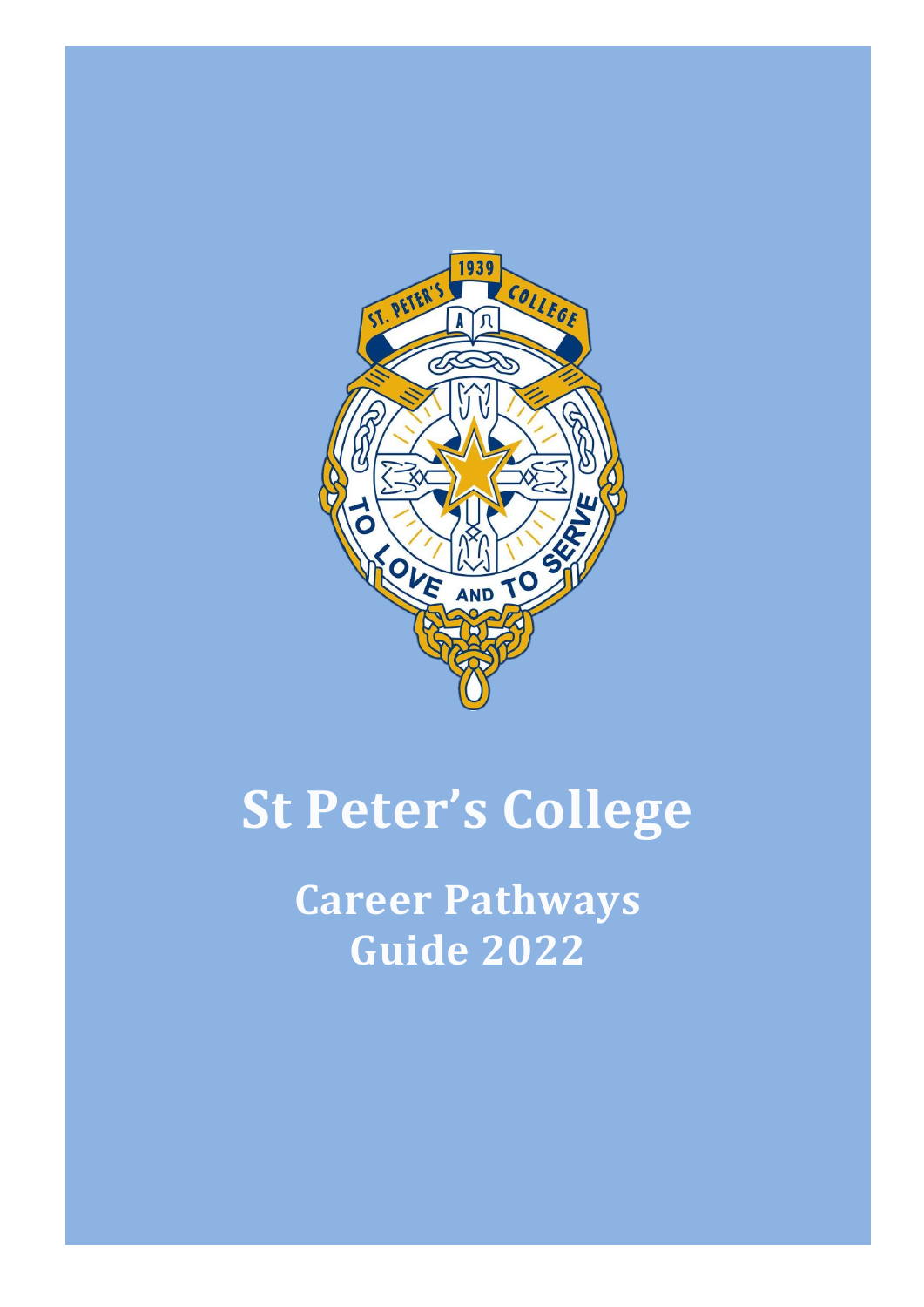| <b>Contents</b>                     | Page         |
|-------------------------------------|--------------|
| <b>University entrance for 2022</b> | $\mathbf{2}$ |
| <b>Ranking systems</b>              | $3 - 7$      |
| <b>Useful websites</b>              | $7 - 8$      |
| <b>Selecting school subjects</b>    | 9            |
| Subject choice guide                | $10 - 15$    |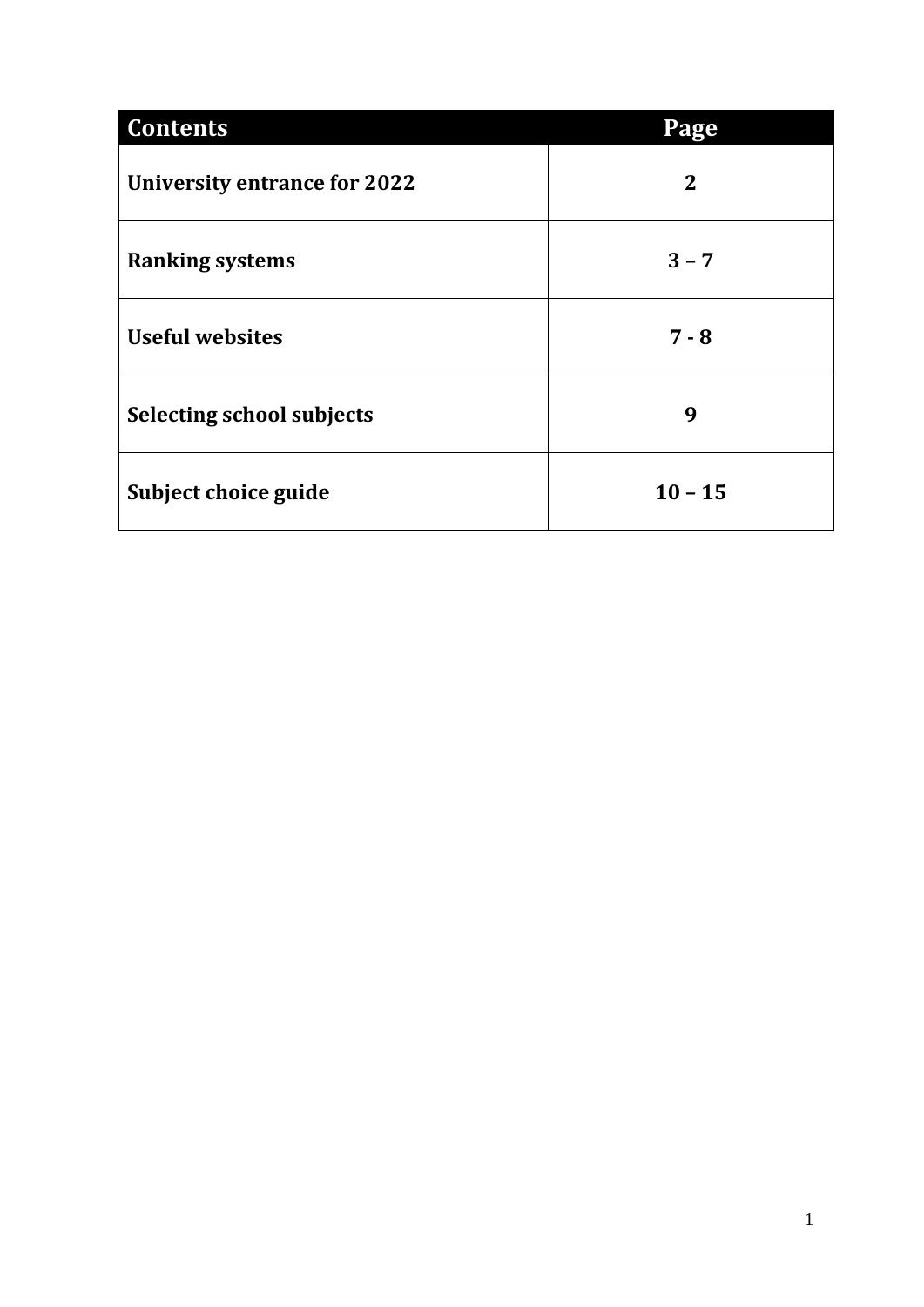## **University Entrance**

**To gain entrance to university students need to achieve at least University Entrance, also known as UE**

#### **UE for NCEA**

| <b>NCEA</b>       | <b>Numeracy</b>      | 10 credits from Level 1 Mathematics or higher from<br>specified achievement standards or 3 specific numeracy unit<br>standards                                                                                                  |  |
|-------------------|----------------------|---------------------------------------------------------------------------------------------------------------------------------------------------------------------------------------------------------------------------------|--|
|                   | Literacy             | 10 credits at Level 2 or above, made up of:                                                                                                                                                                                     |  |
|                   |                      | credits in reading<br>5<br>credits in writing<br>5.                                                                                                                                                                             |  |
|                   |                      | from specific achievement standards                                                                                                                                                                                             |  |
|                   | Level 3              | <b>Achievement of NCEA Level 3: minimum of 60 credits at</b><br>level 3 or higher and 20 credits at level 2 or higher. Students<br>must gain 14 credits from each of 3 approved subjects.<br>Plus, Level 1Literacy and Numeracy |  |
| <b>UE</b> for CIE |                      |                                                                                                                                                                                                                                 |  |
| <b>CIE</b>        | <b>Numeracy</b>      | D grade or better in IGCSE Mathematics (or higher)                                                                                                                                                                              |  |
|                   | Literacy             | E grade or better in AS English                                                                                                                                                                                                 |  |
|                   | <b>AS or A-level</b> | UCAS tariff of 120 points, including a minimum of a D grade<br>in at least 3 subjects deemed equivalent to those in the list of<br>approved subjects.                                                                           |  |

**Calculating UCAS:**

| Grade | AS points      | A-level points |
|-------|----------------|----------------|
| Δ*    |                | 140            |
| Л     | 60             | 120            |
|       | 5(             | 100            |
|       |                | 80             |
|       | 3 <sub>0</sub> | 60             |
|       |                |                |

**\* Approved subjects:** Accounting, Agriculture & Horticulture, Biology, Business Studies, Calculus, Chemistry, Chinese, Classical Studies, Construction and Mechanical Technologies, Cook Islands Maori, Dance, Design (Practical Art), Design and Visual Communication, Digital Technologies, Drama, Earth and Space Science, Economics, Education for Sustainability, English, French, Geography, German, Health Education, History, History of Art, Home Economics, Indonesian, Japanese, Korean, Latin, Mathematics, Media Studies, Music Studies, Painting (Practical Art), Photography (Practical Art), Physical Education, Physics, Printmaking (Practical Art), Processing Technologies, Religious Studies, Samoan, Science, Sculpture (Practical Art), Spanish, Social Studies, Statistics, Technology, Te Reo Maori, Te Reo Rangatira, Tongan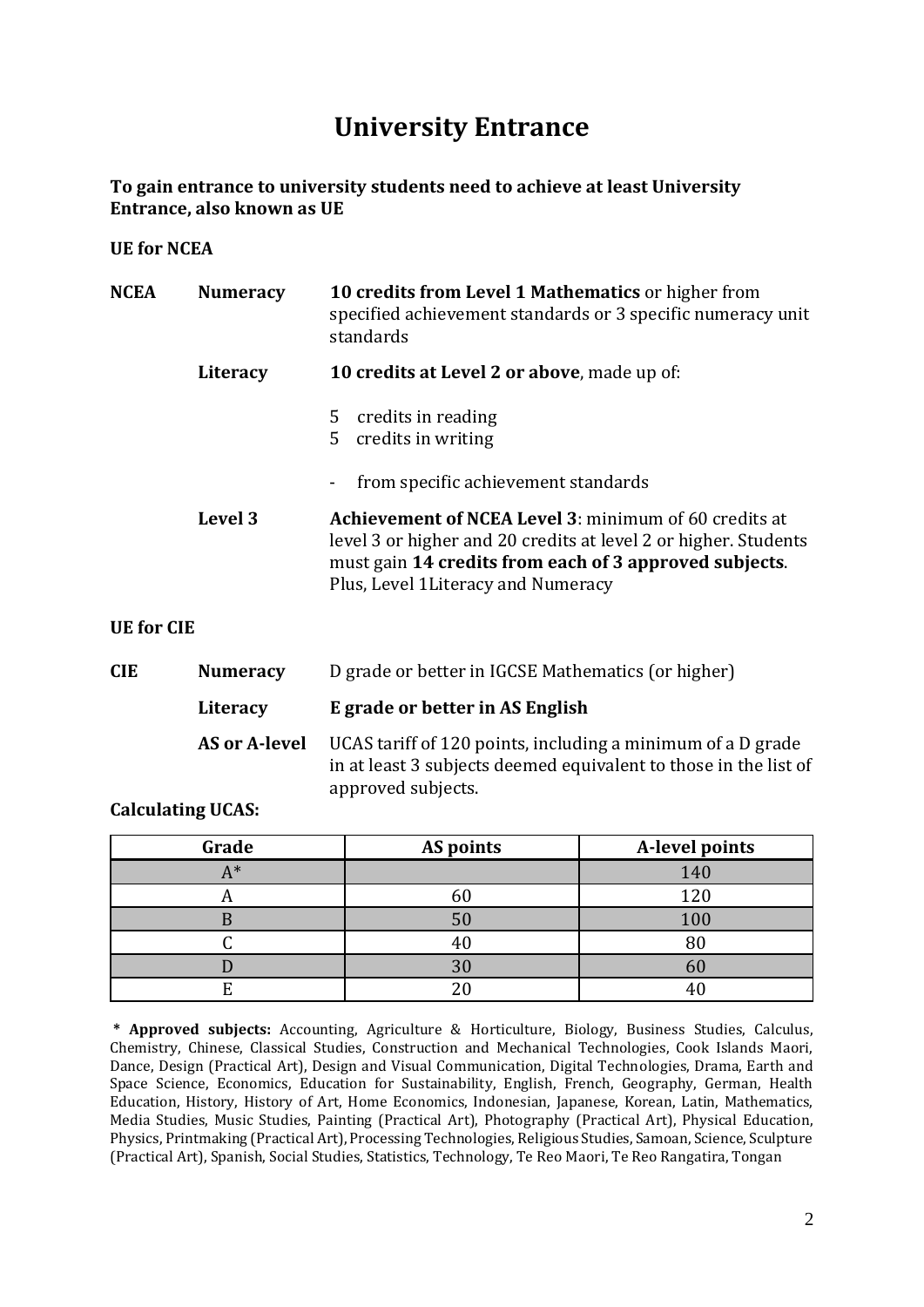# **Ranking Systems and Limited Entry Tertiary Courses**

#### **Information updated: March 2021**

This information is updated by tertiary institutions on a regular basis. For the most current information please check University websites or prospectuses.

#### **Limited Entry Courses**

Courses which require higher entry criteria than University Entrance. Some courses have prerequisite subject requirements.

#### **Ranking Systems**

Systems used by some New Zealand Universities for ranking students in order to select into tertiary courses.

### **University of Auckland**

- To be admitted to the University of Auckland, you must gain their University Entrance Standard and be selected into a programme
- **The English Language requirement for all degree courses is 17 Credits in English at Level 2 or 3 for NCEA and a minimum of a D grade in AS or A Level English**
- Some degree programmes require **specific subjects** to have been taken at Secondary School and a minimum number of credits. See pages 12-17 for range of course requirements.
- Some programmes have additional requirements such as a portfolio, audition and/or interview

# **Ranking System at University of Auckland**

**NCEA**: rank score is based on best 80 credits at Level 3 or higher, over a maximum of 5 approved subjects, weighted by the level of attainment achieved. The maximum rank score is 320.

| <b>Level of Attainment</b> | <b>Points</b> |
|----------------------------|---------------|
| Excellence                 |               |
| Merit                      |               |
| Achieved                   |               |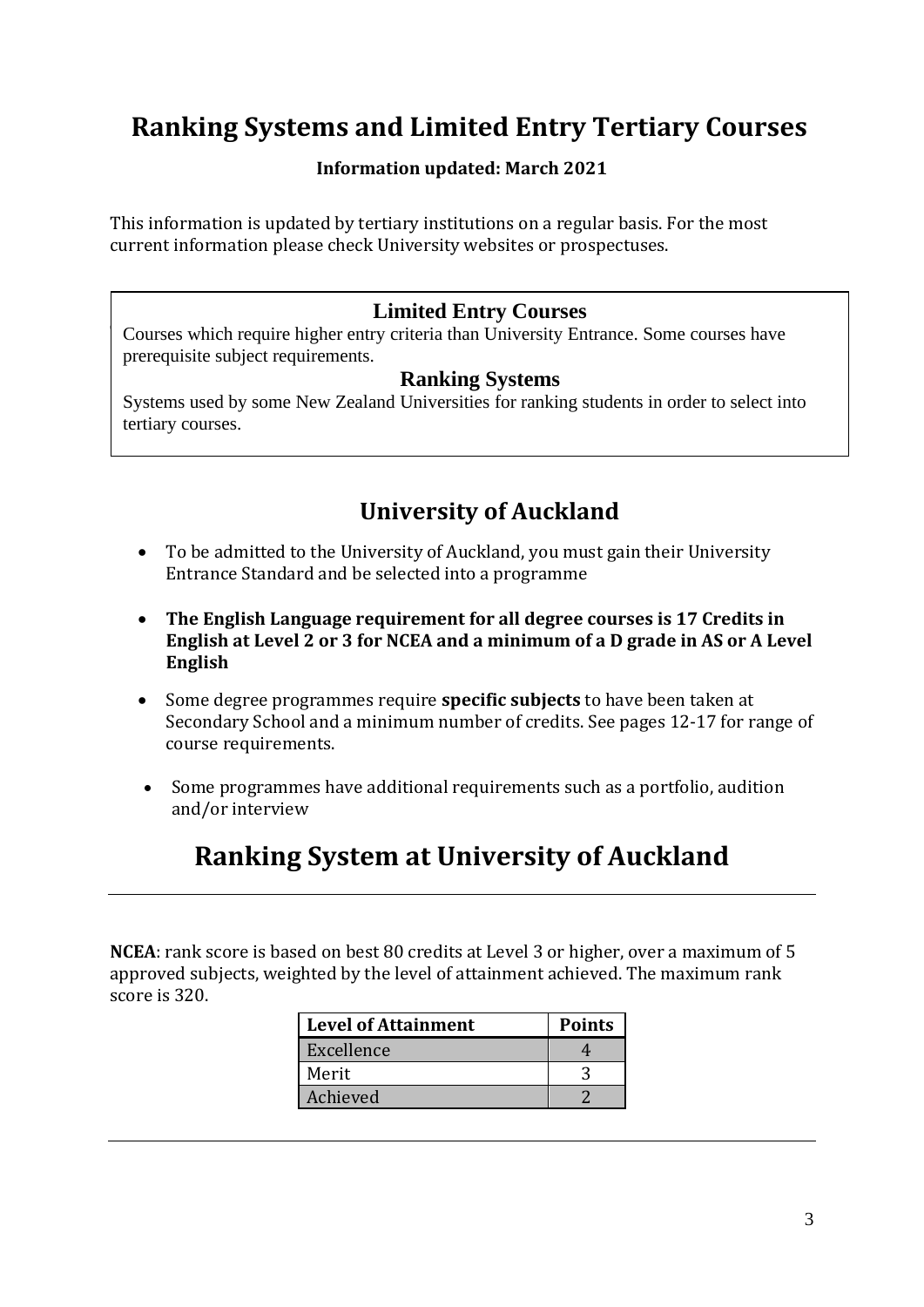**CIE**: rank score is based on the UCAS tariff score total, accumulated over a maximum of 6 subject units, in subjects at AS or A-level from subjects that match those of Approved NCEA subjects. One A-level subject counts as two subject units, where one AS Level is one unit. The maximum rank score is 420.

| Level | Grade A*   | <b>Grade A</b> | <b>Grade B</b>                | <b>Grade C</b>    | <b>Grade D</b> | <b>Grade E</b> |
|-------|------------|----------------|-------------------------------|-------------------|----------------|----------------|
|       | 140 points |                | 120 points $\vert$ 100 points | $\vert$ 80 points | 60 points      | 40 points      |
| AS    |            | 60 points      | 50 points                     | 40 points         | 30 points      | 20 points      |

#### **Examples of Rank scores and subject requirements for guaranteed admission at Auckland University (as at March 2021):**

| <b>Degree</b>          | <b>NCEA</b>                                   | <b>CIE</b>                                  |
|------------------------|-----------------------------------------------|---------------------------------------------|
| Architectural          | 230                                           | 280                                         |
| <b>Studies</b>         | Students who meet UE will be selected on      | Students who meet UE will be selected on    |
|                        | academic performance, written statement       | academic performance, written statement     |
|                        | and portfolio                                 | and portfolio                               |
| Arts                   | 150                                           | 150                                         |
| Commerce               | 180                                           | 190                                         |
| Education              | 150                                           | 150                                         |
|                        | Interview and referees reports required +     | Interview and referees reports required +   |
|                        | Police check                                  | Police check                                |
| Engineering            | 260 17 external Level 3 in Calculus and 16    | 310 with Mathematics and Physics at A       |
|                        | external Level 3 Credits in Physics           | Level                                       |
| <b>Health Sciences</b> | 250 with minimum of 18 credits in one of      | 300 with one of English, Geography,         |
|                        | English, Geography, History, Classical        | History, Classical Studies and one of       |
|                        | Studies and minimum of 18 credits in one      | Biology, Chemistry or Physics.              |
|                        | of Biology, Chemistry or Physics.             |                                             |
| Music                  | 150 Plus qualitative statement of musical     | 150 Plus qualitative statement of musical   |
|                        | background, music certificates, referees'     | background, music certificates, referees'   |
|                        | report. Audition for Classical, Jazz          | report. Audition for Classical, Jazz        |
|                        | Performance and Popular Music majors.         | Performance or Popular Music majors.        |
|                        | Portfolio of compositions for composition     | Portfolio of compositions for composition   |
|                        | major                                         | major                                       |
| Nursing                | 230 with minimum of 18 credits in one of      | 280 with one of English, Geography,         |
|                        | English, Geography, History, Classical        | History, Classical Studies and one of       |
|                        | Studies, Te Reo Maori, Art History and        | Biology, Chemistry or Physics.              |
|                        | minimum of 18 credits in one of Biology,      |                                             |
|                        | Chemistry or Physics.                         |                                             |
| (Urban)                | 180                                           | 190                                         |
| Planning               |                                               |                                             |
| Property               | 180                                           | 190                                         |
| Science:               |                                               |                                             |
| <b>Food Nutrition</b>  | 200                                           | 200                                         |
| <b>Biomedical Sci</b>  | 280                                           | 310                                         |
| Other majors           | 165                                           | 170                                         |
| Social Work            | 150 + interview, referees' reports + Police   | 150 + interview, referees' reports + Police |
|                        | check                                         | check                                       |
| Sport, Health &        | 150                                           | 150                                         |
| Physical               |                                               |                                             |
| Education              |                                               |                                             |
| Conjoints              | 210-275 (depending on degrees)                | 230-330 (depending on degrees)              |
| Law                    | At part 1, students must apply for a conjoint | degree or concurrent degree.                |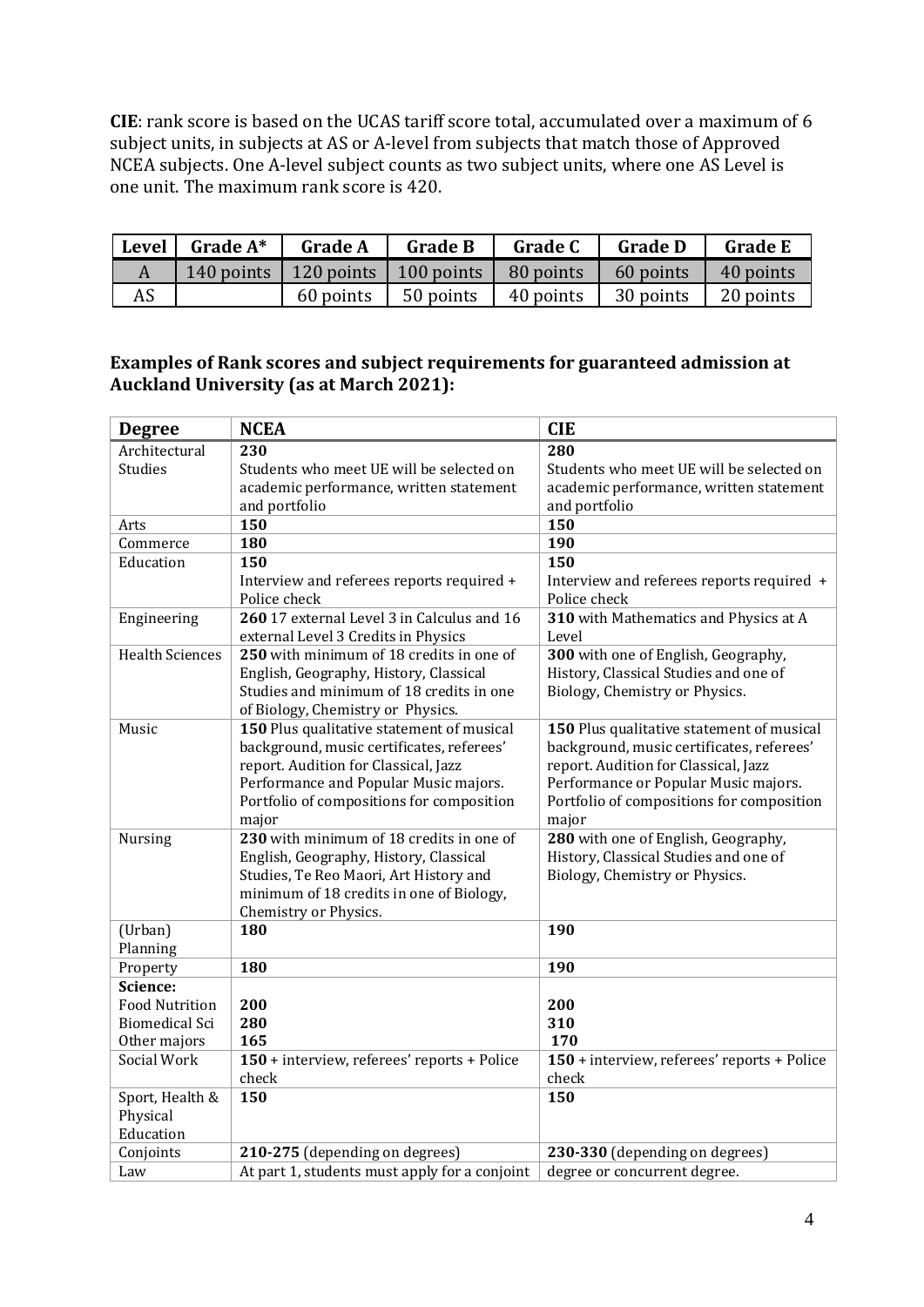# **Ranking system at Victoria University**

School leavers who attain University Entrance and the required guaranteed entry score will be accepted for Victoria University.

| <b>Guaranteed Entry score</b>   | NCEA | CIE  |
|---------------------------------|------|------|
| All degrees except BAS and BBSc | 150  | I 60 |
| BAS and BBSc                    | 180  |      |

BAS = Bachelor of Architecture. BBSc = Bachelor of Building Science.

# **Ranking system at Massey University**

A rank score admissions scheme is used at Massey University. Preference will be given to students who achieve a rank score of 140 points (NCEA students) and 140 points (CIE) and meet University Entrance plus specific requirements for each course.

# **Ranking system at Otago University**

There are two pathways for admission to programmes at Otago University, known as preferential entry and competitive entry. Preferential entry guarantees high-calibre students a place at Otago, subject to gaining University Entrance.

**Preferential Entry criteria** - students who fulfil any one of the criteria below:

- NCEA Level 2 or 3 endorsed with merit or excellence
- Rank score of 140 points from NCEA Level 3 or Cambridge AS or A levels
- Acceptance into Halls of Residence
- Award of University of Otago scholarship
- Maori or Pacific applicant (Polynesian or Melanesian descent) who gains University Entrance
- International student meeting minimum university entrance

**Competitive Entry:** process for students who do not gain preferential entry. Students will be assessed on academic performance and other relevant criteria.

**NB.** Selective entry programmes have specific entry requirements (Oral Health, Dental Technology, Radiation Therapy, Primary/Early Childhood Education – see web site)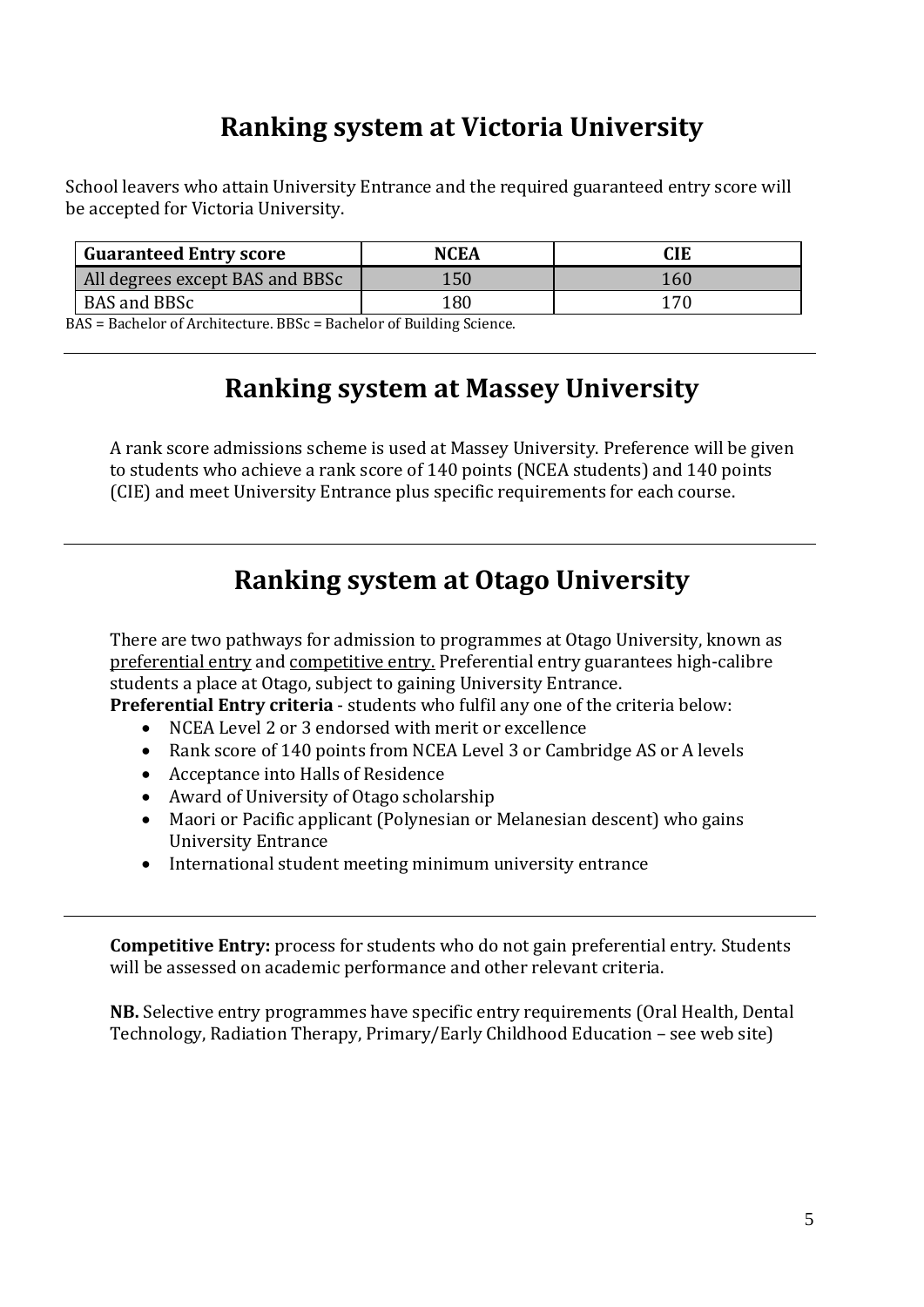### **Examples of Ranked Score Calculations**

| <b>Subject</b> | <b>Level</b> | Subject units | Grade | <b>Tariff points</b> | <b>Rank score</b> |
|----------------|--------------|---------------|-------|----------------------|-------------------|
| Mathematics    | A            |               |       | 100                  | 100               |
| Physics        | A            |               |       | 80                   | 80                |
| English        | AS           |               |       | 60                   | 60                |
| Geography      | AS           |               |       | 40                   |                   |
| <b>Biology</b> | AS           |               |       | 30                   | Does not count    |
|                |              |               |       |                      | <b>Total: 280</b> |

#### **CIE student**

Biology does not count because ranked score only includes best 6 subject units.

#### **NCEA student**

| <b>Subject</b>             | <b>Results</b>          | Calculate                  | <b>Rank score</b> |
|----------------------------|-------------------------|----------------------------|-------------------|
| English                    | 6E, 6M, 9A              | $(6x4) + (6x3) + (9x2)$    | 60                |
| History                    | 8E, 9A                  | $(8x4) + (9x2)$            | 50                |
| Physics                    | 20M                     | (20x3)                     | 60                |
| <b>Maths with Calculus</b> | 4E, 3M, 8A              | $(4x4) + (3x3) + (8x2)$    | 41                |
| Economics                  | 7M, 10A*                | $(7x3)$ (*10A not counted) | 21                |
|                            | <b>Total 90 credits</b> |                            | <b>Total: 232</b> |

\*10 'Achieved' credits of Economics do not count as only take best 80 credits over five subjects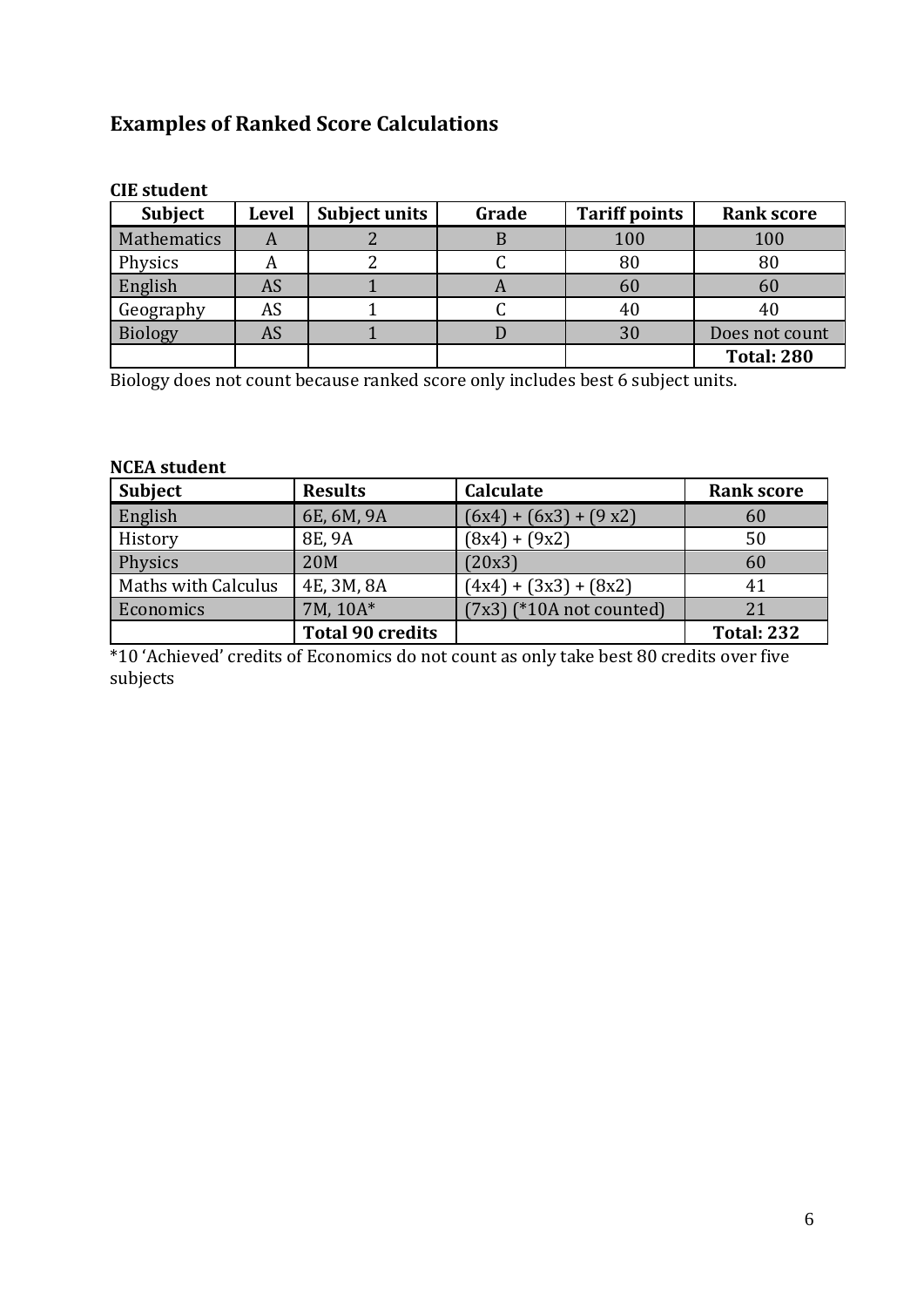# **Useful Websites**

#### **To assist with Subject Selection:**

**Otago University: Recommended background subjects** <https://www.otago.ac.nz/future-students/otago654586.pdf>

**Canterbury University: Best preparation from school** <https://www.canterbury.ac.nz/support/get-support/year-11-12/>

**Victoria University: Planning ahead – choosing your subjects** [http://www.victoria.ac.nz/study/course-planning/school-subjects/planning-ahead.pdf](file://///SPC-File/Staff/Faculties/Careers/Career%20Pathway%20Guide/Victoria%20Subject%20Guide%20for%20school%20students)

**Exploring pathways and study options** [http://www.schoolconnect.co.nz](http://www.schoolconnect.co.nz/)

**Career Services website**

[www.careers.govt.nz](http://www.careers.govt.nz/)

**University of Auckland – Subject Guide** [https://cdn.auckland.ac.nz/assets/auckland/study/programmes-and-courses/undergraduate](https://cdn.auckland.ac.nz/assets/auckland/study/programmes-and-courses/undergraduate-study-options/information-for-careers-advisers/Subject%20Guide%202021%20WEB.pdf)[study-options/information-for-careers-advisers/Subject%20Guide%202021%20WEB.pdf](https://cdn.auckland.ac.nz/assets/auckland/study/programmes-and-courses/undergraduate-study-options/information-for-careers-advisers/Subject%20Guide%202021%20WEB.pdf)

#### **University and Polytechnic Websites:**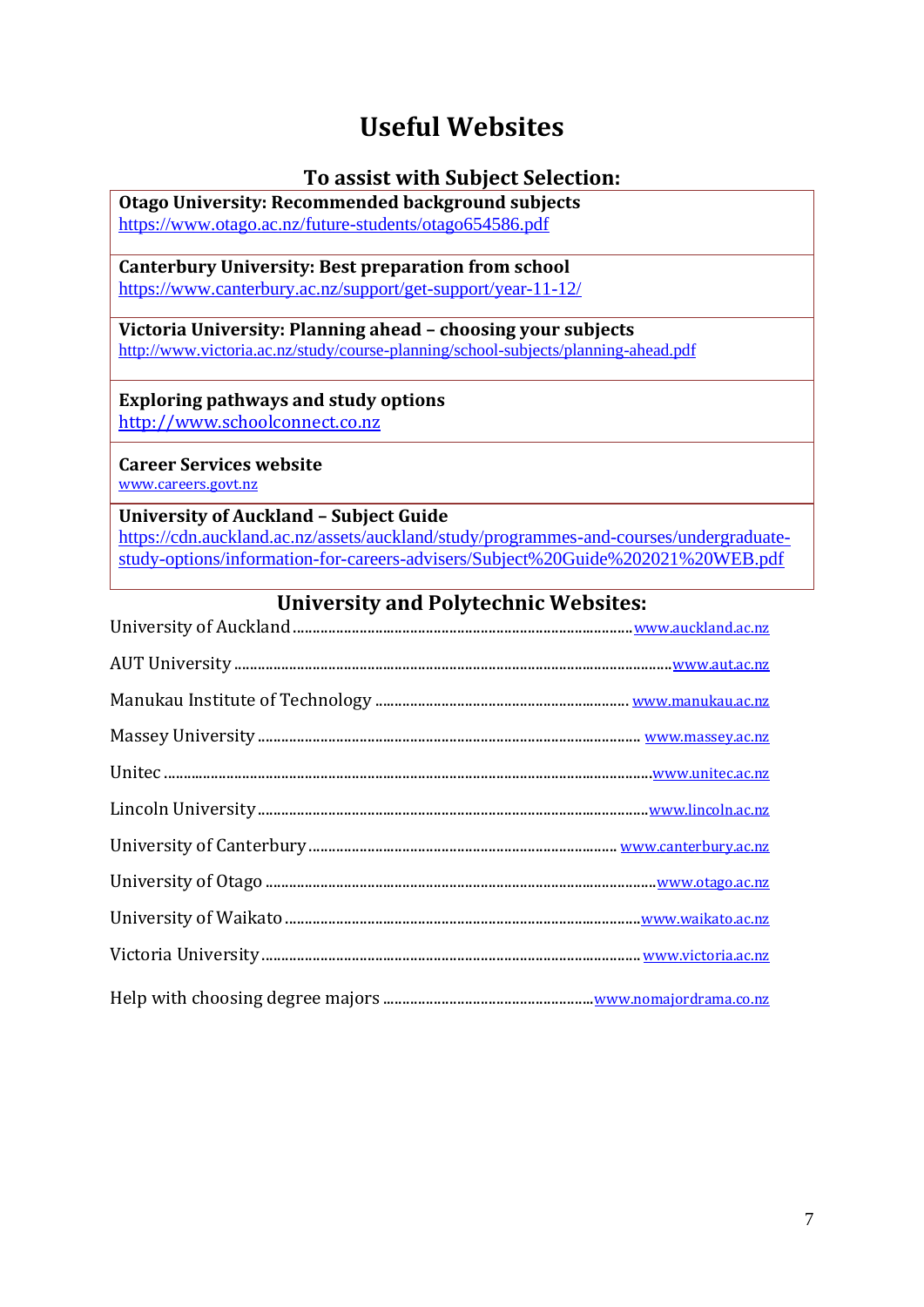### **Apprenticeships**

| Modern Apprenticeships http: www.careers.govt.nz/education-and-training/workplace-training-<br>and-apprenticeships/new-zealand-apprenticeships |
|------------------------------------------------------------------------------------------------------------------------------------------------|
|                                                                                                                                                |
|                                                                                                                                                |
| Industry-specific websites                                                                                                                     |
| (Connecting people to careers in Aviation, Hospitality and Tourism)                                                                            |
| (Farming, Agribusiness)                                                                                                                        |
|                                                                                                                                                |
|                                                                                                                                                |

### **Forces**

Air NZ Aircraft Maintenance ................................................... <http://www.aviationinstitute.co.nz/ai/>

### **Other useful websites**

| http://www.nzqa.govt.nz/qualifications-standards/awards/university-entrance/approved-subjects/ |
|------------------------------------------------------------------------------------------------|
|                                                                                                |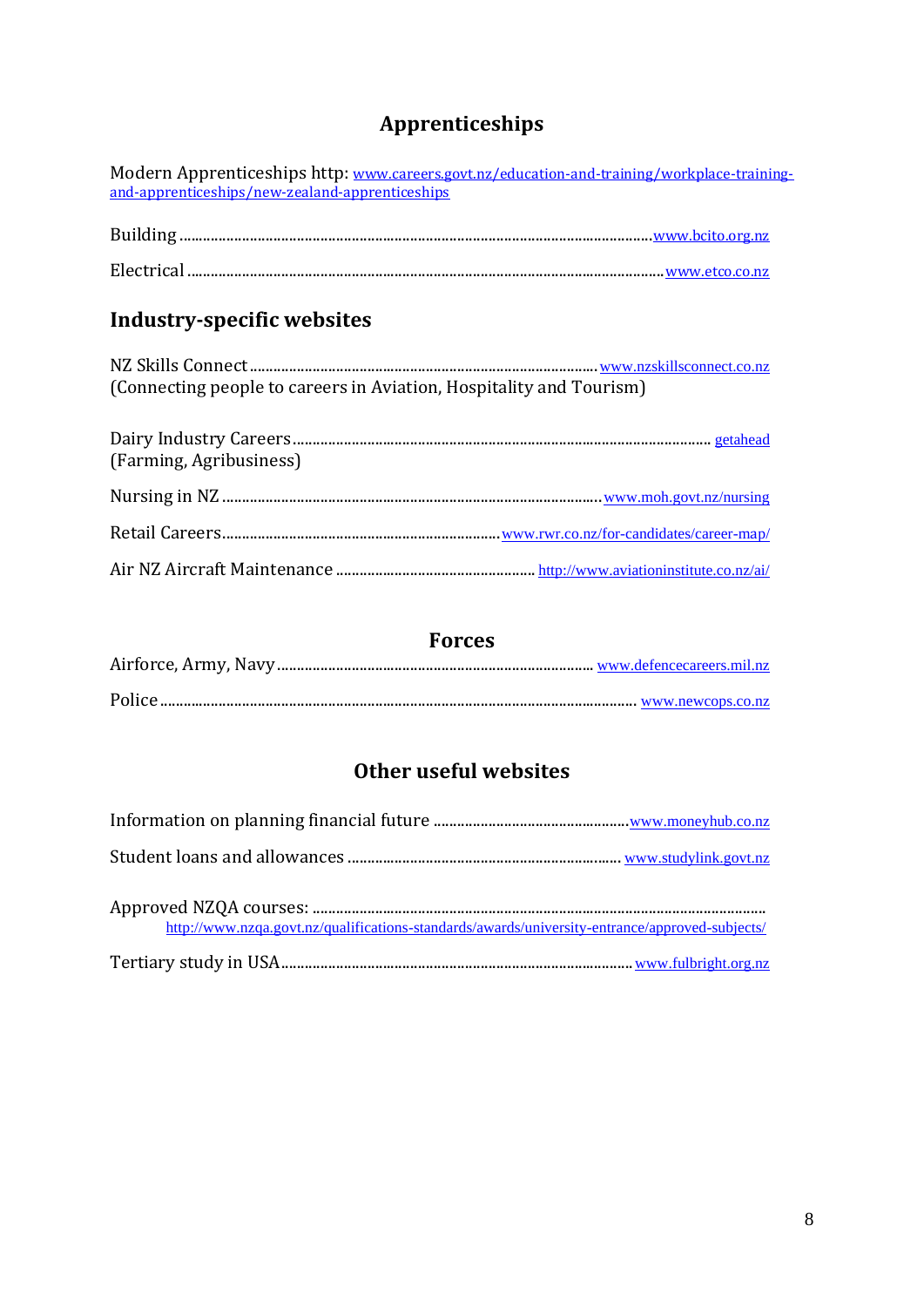## **Selecting School Subjects**

When you are selecting subjects, it is important to **keep your options open** for future career opportunities. Many tertiary courses have prerequisite subjects and specific entry requirements, and it is important that you are aware of this, when making subject choices.

As you make decisions about which subjects to take, consider the following:

- What subjects do you really enjoy?
- What is your current ability in each subject you are studying?
- Avoid selecting subjects just because your friends are taking them or you like the teacher
- Consider what you want to do in the future and check out the entry requirements and recommended subjects for future tertiary courses and apprenticeships (Pages 11 to 17)
- Talk to teachers and senior students to find out more information about the content of subjects
- Get further help by talking to staff in the Careers department or Deputy Principal (Curriculum)
- Think carefully before dropping core subjects like Mathematics, English and the Sciences, as this could limit future career choices
- Remember that some subjects cannot be picked up later and must be studied sequentially (e.g. languages).

| <b>Ability</b>                                                                                                            | <b>Interests</b>                                                                                                                                                                                                                                                                                                                                                          | <b>Occupation</b>                                                                                                                                                                                                                                                                                                             |
|---------------------------------------------------------------------------------------------------------------------------|---------------------------------------------------------------------------------------------------------------------------------------------------------------------------------------------------------------------------------------------------------------------------------------------------------------------------------------------------------------------------|-------------------------------------------------------------------------------------------------------------------------------------------------------------------------------------------------------------------------------------------------------------------------------------------------------------------------------|
| Assess your current ability:<br>School reports<br>Assessment results<br>Discuss with teachers and<br>$\bullet$<br>parents | What subjects do you enjoy?<br>Avoid doing subjects just because<br>your friends are<br>Do you like the content of the<br>subject or the teacher?<br>Talk to teachers and senior<br>students to find out more<br>information about subject<br>content<br>Think about your learning style -<br>do you like writing, solving<br>problems, practical work,<br>creative work? | Think about what you want to do<br>in the future<br>Research occupations:<br>www.careercentral.school.nz<br>www.schoolconnect.co.nz<br>Which subjects will you need?<br>Check University websites for<br>required subjects and entry<br>requirements<br>Book appointment with Careers<br>staff<br>www.careercentral.school.nz |

#### **Subject Choice = Ability + Interest + Occupation**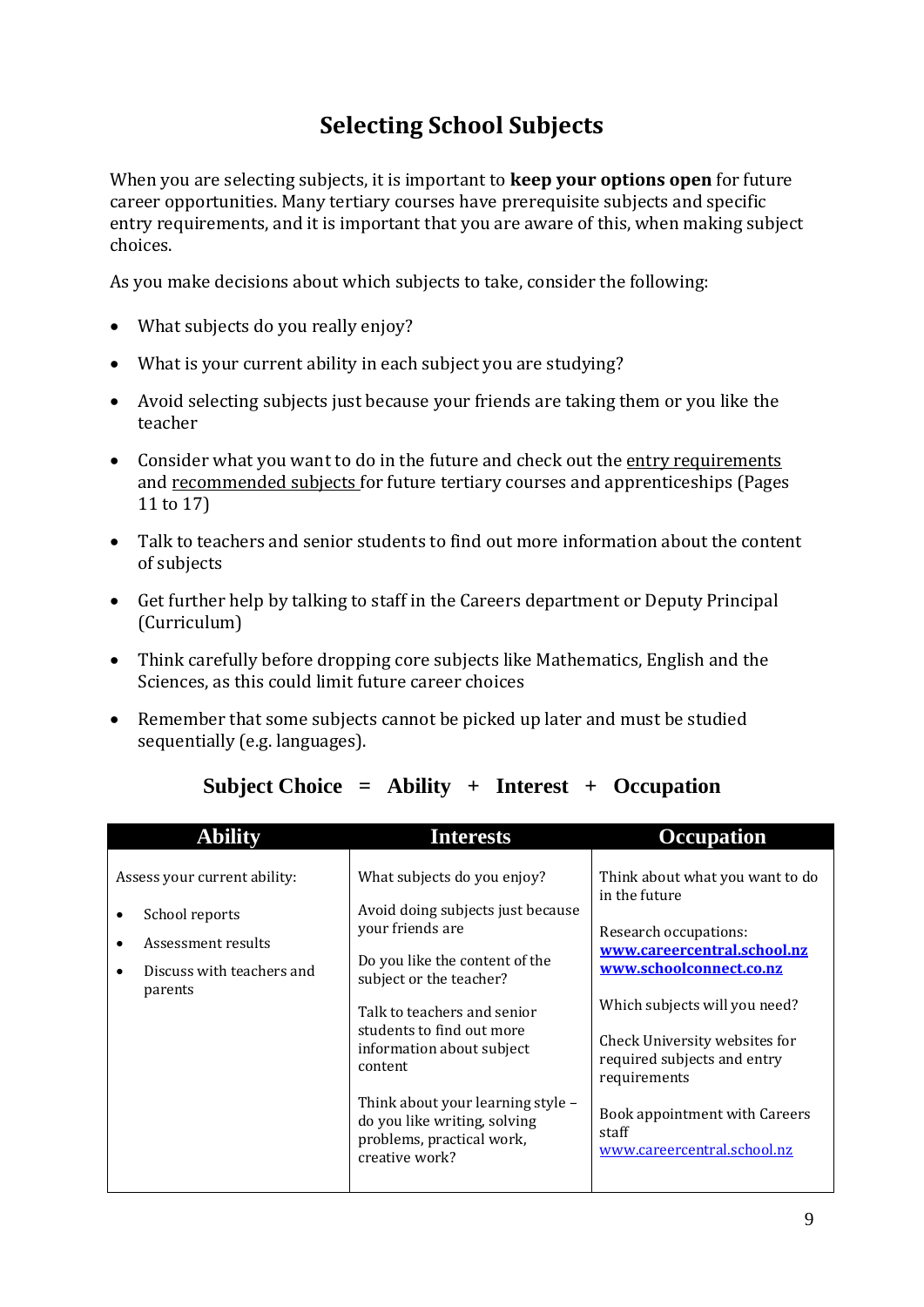### **SUBJECT CHOICE GUIDE**

### **School Subjects and Entry Requirements for Career pathways**

The summary on the following pages provides a brief outline of some career pathways beyond school, recommended subjects and current requirements for entry to tertiary courses or apprenticeships (updated June 2021). It is intended to assist students when selecting school subjects so that future career choices remain open.

#### **Important:**

- Entry into many courses is dependent on grades/level of achievement as well as subject choice
- There are numerous occupations not on this list. You are advised to visit the Careers Centre to obtain specific details
- You should also check current entry requirements and pre-requisites from the websites and prospectuses of the tertiary institution you are interested in
- The minimum entry listed in the table below refers to the minimum academic requirements that need to be achieved in order to be considered for entry to the course. Meeting these minimum entry requirements does not guarantee a place on the course
- For minimum entry standards, we have tried to list both NCEA and Cambridge requirements. In cases where CIE standards are not listed, please see the Careers Department
- For University Entrance (UE) criteria (including numeracy and literacy) for Cambridge and NCEA pathways, see separate section on University Entrance on page 2.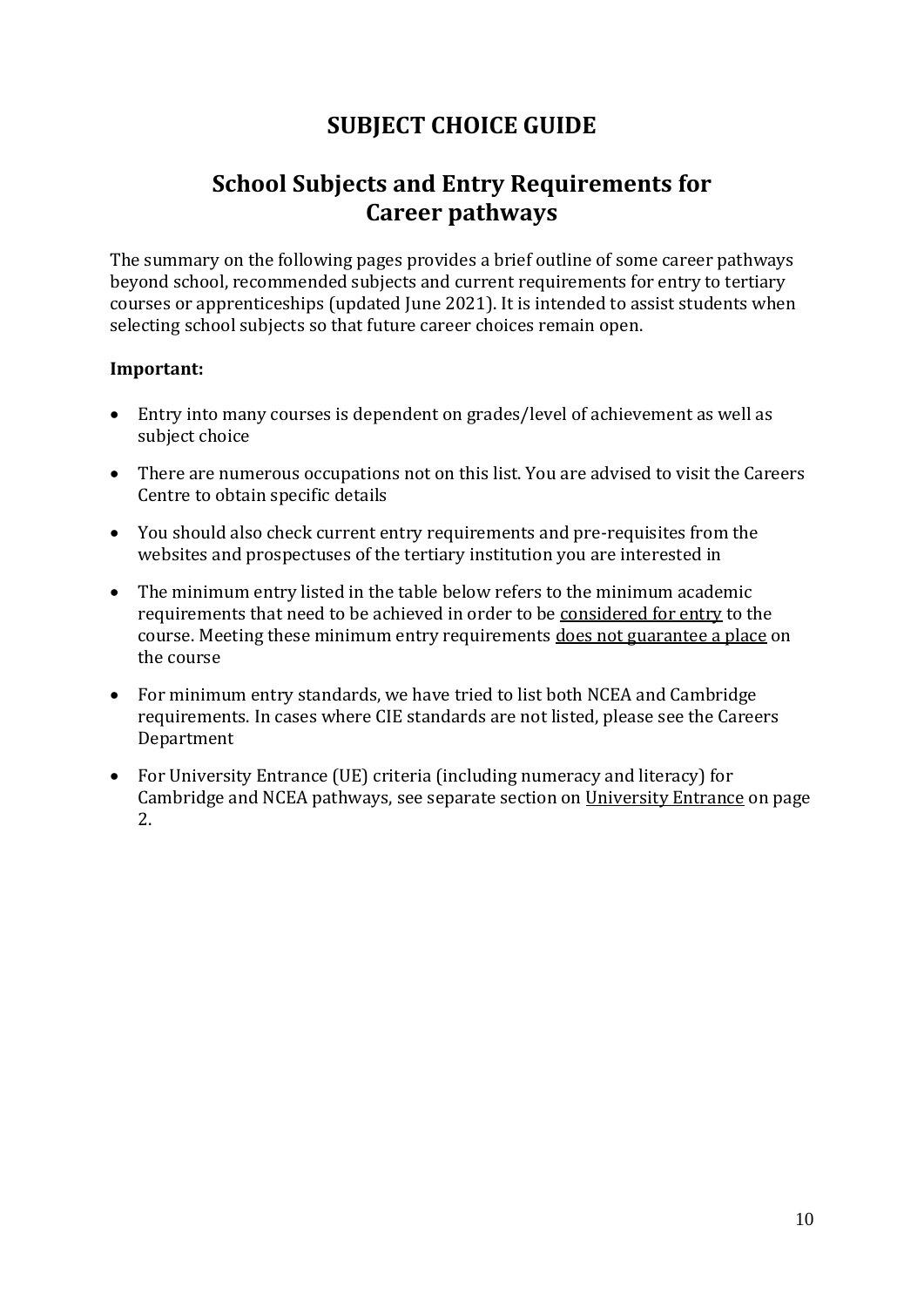#### **SUBJECT CHOICE GUIDE GUIDE ONLY! PLEASE CHECK INDIVIDUAL COURSE REQUIRMENTS**

| <b>Career</b>                                                                                  | Qualification                              | Recommended<br>subjects                                                                                                                                                                    | <b>Minimum entry</b>                                                                                                                                                                                                                      |
|------------------------------------------------------------------------------------------------|--------------------------------------------|--------------------------------------------------------------------------------------------------------------------------------------------------------------------------------------------|-------------------------------------------------------------------------------------------------------------------------------------------------------------------------------------------------------------------------------------------|
| <b>Agriculture</b>                                                                             | Diploma                                    | Level 2 or AS<br>Chemistry,<br>Mathematics, English,<br>Biology, Physics                                                                                                                   | 40 credits at Level 2 over 4 subjects +<br>numeracy and literacy                                                                                                                                                                          |
|                                                                                                | Degree                                     | Level 3 or AS<br>Chemistry,<br>Mathematics, Biology,<br>Physics                                                                                                                            | UE                                                                                                                                                                                                                                        |
| <b>Apprenticeships</b><br>(many including<br>building,<br>plumbing,<br>electrical)             | National Certificate                       | Mathematics, English,<br>General Science,<br>Carpentry, Furniture-<br>making, Graphics<br>Physics Level 2 for<br>Electrical                                                                | Level 2 Mathematics, English, Physics<br>required for electrical apprenticeship<br>Pre-apprenticeship courses: 4 years at<br>Secondary School + 12 credits at Level 1<br>in each of 2 subjects.                                           |
| <b>Architecture</b>                                                                            | Masters degree (total 5<br>years)          | Highly recommended:<br>Level 3 Visual Arts<br>subjects, Maths,<br>English Level 3 or CIE<br>Mathematics, English<br>(or other English-rich<br>subject), Physics, Art &<br>Design, Graphics | Auckland Uni: 230 rank score NCEA, 280<br>UCAS, Portfolio, written statement<br>UNITEC: $UE + portfolio$ , maybe interview<br>Victoria: 170 UCAS (CIE) or 180 rank<br>score (NCEA) + UE. Entry after<br>intermediate year (no portfolio)  |
| <b>Architectural</b><br><b>Technology</b>                                                      | Diploma                                    | Level 2 or AS<br>Mathematics, Physics,<br>English, Graphics,<br>Design                                                                                                                     | <b>UNITEC:</b> Min 60 credits at Level 2, 8<br>Level 2 English credits and 12 Maths<br>Credits                                                                                                                                            |
| <b>Automotive</b><br><b>Engineering</b><br>(Mechanic)                                          | Certificate                                | Level 1 English,<br>Mathematics                                                                                                                                                            | UNITEC: 16 years old with 8 credits in<br>Level $1$ English + 10 credits in Level $1$<br>Mathematics                                                                                                                                      |
| <b>Aviation</b><br>(1) Airforce                                                                | Pilot/Navigator                            | English, Mathematics<br>and Science subjects<br>(preferably Physics)                                                                                                                       | Min 18 credits in Level 2 English, Maths<br>and Science subjects (pref. Physics).<br>Eyesight restrictions                                                                                                                                |
| (2) Massey                                                                                     | <b>B</b> Aviation                          | Level 3/AS Level<br>Physics, Mathematics,<br>English                                                                                                                                       | UE. Preferential entry 140 NCEA and CIE.<br>Language rich subject at 14 credits or<br>Grade C at A/AS level. Physics and<br>Calculus strongly recommended. Plus<br>online aptitude test, selection interview +<br>additional requirements |
| (3) Flying school                                                                              | <b>Pilot Training</b>                      | Level 2/AS Level<br>Physics, Mathematics,<br>English                                                                                                                                       | Southern Wings: Pre-selection process. 18<br>years of age. 14 credits in Level 3<br>language rich subject, 14 credits in<br>Mathematics                                                                                                   |
| $(4)$ Air New<br><b>Zealand</b><br>Certificate in<br><b>Aeronautical</b><br><b>Engineering</b> | National Certificate                       | Year 12/AS English,<br>Mathematics and<br>Science subject (pref.<br>Physics)                                                                                                               | Pre-enrolment assessment. NCEA Level 2<br>or equivalent in Mathematics, Physics,<br>English, plus Technology                                                                                                                              |
| <b>Business/</b><br><b>Commerce</b>                                                            | Degree - available at<br>most universities | Level 3/AS<br>Mathematics.                                                                                                                                                                 | UE<br>Auckland Uni: Rank score: 180 (NCEA)<br>or 190 (CIE)                                                                                                                                                                                |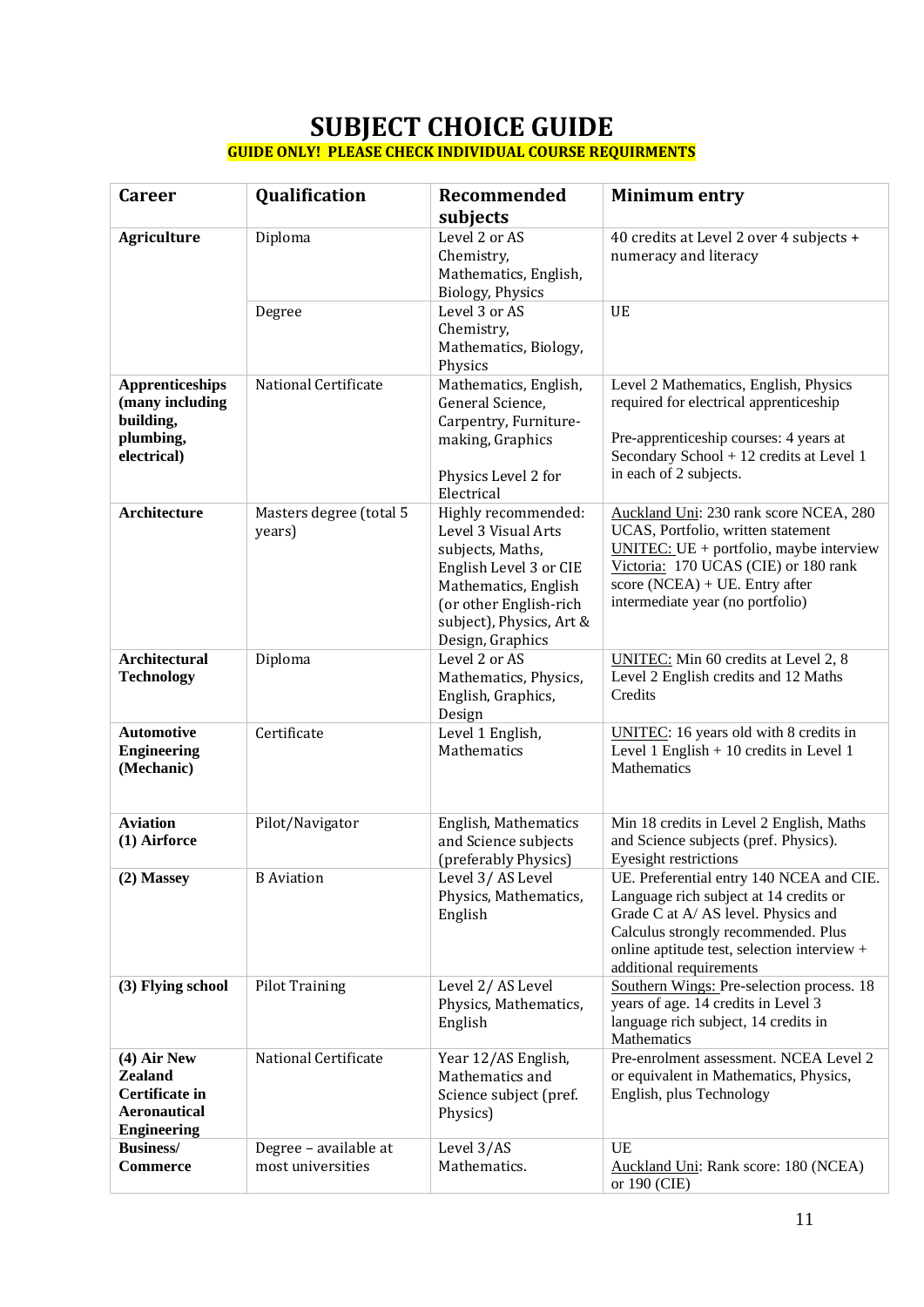|                                                             |                                                                                        | Accounting, Economics<br>recommended.<br>Calculus if majoring in<br><b>Economics or Finance</b>                                                                       | <b>AUT: UE</b>                                                                                                                                                                                                                                                                                                                                                                                                                                                                                                                                                                                                                                                                                                                                                                                                                                                                                         |
|-------------------------------------------------------------|----------------------------------------------------------------------------------------|-----------------------------------------------------------------------------------------------------------------------------------------------------------------------|--------------------------------------------------------------------------------------------------------------------------------------------------------------------------------------------------------------------------------------------------------------------------------------------------------------------------------------------------------------------------------------------------------------------------------------------------------------------------------------------------------------------------------------------------------------------------------------------------------------------------------------------------------------------------------------------------------------------------------------------------------------------------------------------------------------------------------------------------------------------------------------------------------|
| <b>Computing/IT</b>                                         | Degree - available at<br>most universities (often<br>found under Science<br>Faculties) | AS Mathematics or<br>Level 3 Mathematics<br>with Calculus.<br>Statistics, Physics,<br>Economics, English                                                              | AUT: UE and guaranteed entry with a rank<br>score of $120 +$ one of Calculus, Maths or<br><b>Stats</b>                                                                                                                                                                                                                                                                                                                                                                                                                                                                                                                                                                                                                                                                                                                                                                                                 |
| Construction<br>Management/<br>Quantity<br><b>Surveying</b> | Degree                                                                                 | Level 3/AS<br>Mathematics.<br>Economics, Physics<br>recommended                                                                                                       | <b>UNITEC:</b> UE and 12 credits in Level 2<br>Mathematics<br><b>MASSEY: UE. Preferential entry 140</b><br>NCEA and CIE. Strongly recommend<br>Maths subject                                                                                                                                                                                                                                                                                                                                                                                                                                                                                                                                                                                                                                                                                                                                           |
|                                                             | Diploma                                                                                | Level 2 Mathematics,<br>Economics                                                                                                                                     | UNITEC: 60+ credits at Level 2 and 8<br>credits in Level 2 English and 12 credits in<br>Maths                                                                                                                                                                                                                                                                                                                                                                                                                                                                                                                                                                                                                                                                                                                                                                                                          |
| <b>Dentistry</b>                                            | Degree (Otago)                                                                         | AS Level/Level 3<br>Biology, Chemistry,<br>English, Mathematics,<br>Physics                                                                                           | Otago: $UE + ranking$ system,<br>then entry after Health Sciences<br>First Year (HSFY)                                                                                                                                                                                                                                                                                                                                                                                                                                                                                                                                                                                                                                                                                                                                                                                                                 |
| <b>Design</b>                                               | Degree                                                                                 | Level 3 Art Subjects.<br>English, Graphics<br>useful.                                                                                                                 | UE. Art portfolio (and interview at some<br>universities including<br>AUT and UNITEC)                                                                                                                                                                                                                                                                                                                                                                                                                                                                                                                                                                                                                                                                                                                                                                                                                  |
| <b>Engineering</b>                                          | Degree (4 years)                                                                       | A level or Level 3<br>Physics. A level<br>Mathematics or<br>Level 3 Mathematics<br>with Calculus.<br>A Level or Level 3<br>Chemistry required for<br>some programmes. | Auckland: UE. Rank score 310 (CIE) or<br>260 (NCEA).<br>CIE: full A levels for Maths and Physics<br>NCEA: 17 external credits in Level 3<br>Calculus, 16 external credits Level 3<br>Physics<br>Canterbury: Intermediate year then entry<br>limited onto 2 <sup>nd</sup> year<br>Suggested: UE, 18 credits recommended<br>for Level 3 Calculus, Physics. 18 credits in<br>Level 3 Chemistry. NB. Chemistry not<br>needed for Computing, Electrical,<br>Mechanical, Software disciplines.<br>Massey: UE. Preferential entry 140<br>(NCEA/CIE). 16 credits in Level 3 Physics<br>and Calculus. C grade in A Level Physics<br>and Mathematics. For Chemical<br>Engineering – 14 credits or Grade C - A<br>Level in Chemistry.<br><b>AUT:</b> Guaranteed entry 250 Rank Score<br>including 14 Level 3 Calculus, Physics/<br>equivalent in CIE. All other applicants<br>considered on a case-by-case basis. |
| <b>Fine Arts</b>                                            | Degree                                                                                 | Level 3 Visual Arts<br>subjects                                                                                                                                       | <b>UE</b><br>Auckland: Rank Score 150 (CIE/NCEA),<br>Portfolio, interview, written application.<br>Canterbury: UE Intermediate first year.<br>Portfolio, application form + strong marks                                                                                                                                                                                                                                                                                                                                                                                                                                                                                                                                                                                                                                                                                                               |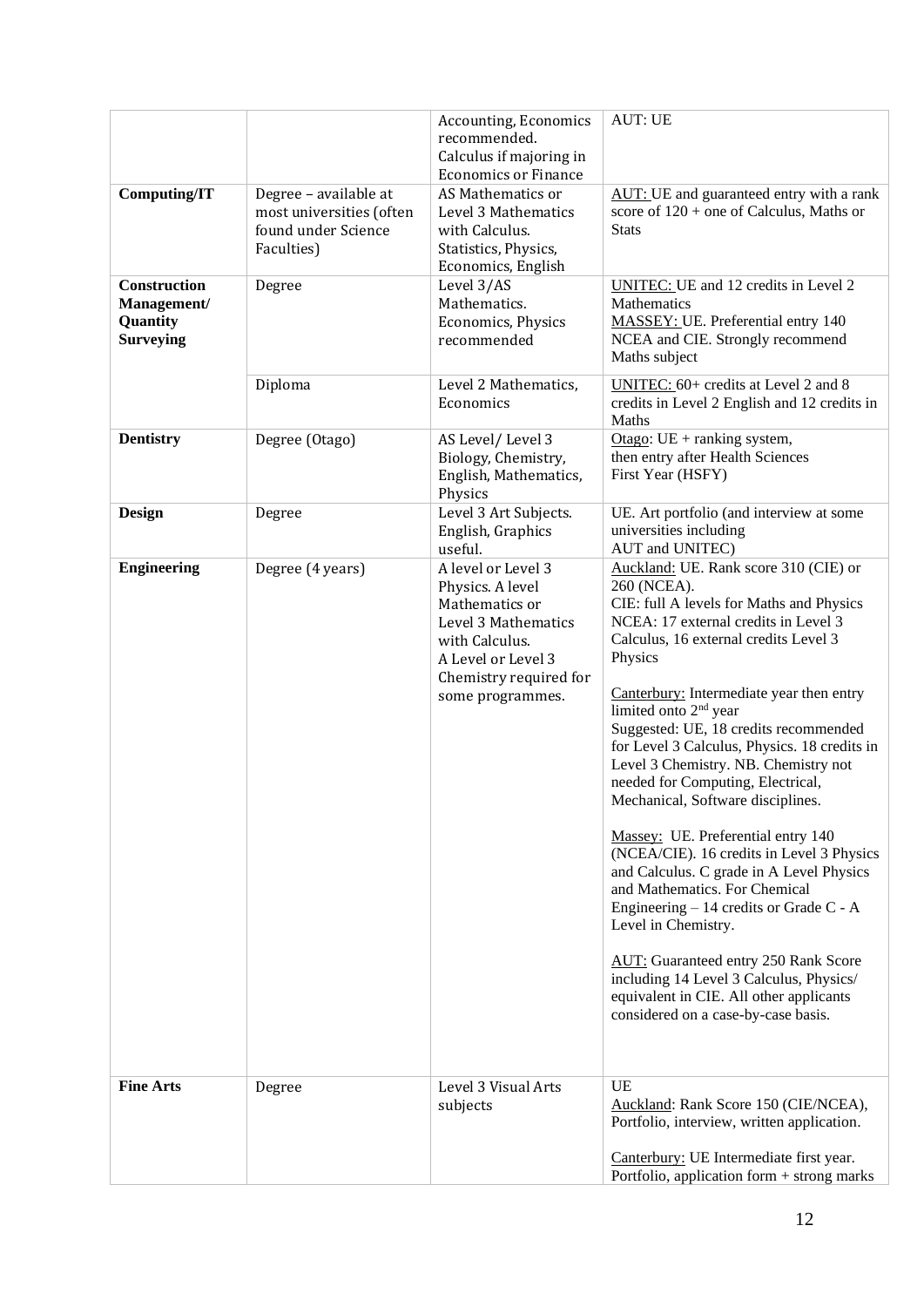|                                                                          |                                           |                                                                                                                          | in one or more Practical Art subjects plus<br>two non-Art subjects                                                                                                                                                                                                                                                                                                                                                                                                                                                                                                              |
|--------------------------------------------------------------------------|-------------------------------------------|--------------------------------------------------------------------------------------------------------------------------|---------------------------------------------------------------------------------------------------------------------------------------------------------------------------------------------------------------------------------------------------------------------------------------------------------------------------------------------------------------------------------------------------------------------------------------------------------------------------------------------------------------------------------------------------------------------------------|
| Food Science,<br><b>Nutrition</b>                                        | Degree                                    | AS or Level 3 Biology,<br>Chemistry,<br>Mathematics, English,<br>Physics                                                 | UE<br>Auckland: rank score 200 (NCEA), 200<br>(CIE)                                                                                                                                                                                                                                                                                                                                                                                                                                                                                                                             |
| <b>Food Technology</b>                                                   | Massey (4 years)                          | A Level or Level 3<br>Chemistry, Biology,<br>Physics, Calculus                                                           | Massey: UE. Preferred entry 140<br>(NCEA/CIE). 16 Level 3 credits in<br>Calculus, Physics + 14 credits Chemistry<br>or C grade in A Level Physics,<br>Mathematics and Chemistry.                                                                                                                                                                                                                                                                                                                                                                                                |
| <b>Hospitality</b>                                                       | Degree                                    | AS or Level 3 English,<br>Mathematics,<br>Commerce subjects                                                              | $AUT: UE + interview. Work experience$<br>recommended.                                                                                                                                                                                                                                                                                                                                                                                                                                                                                                                          |
| Journalism,<br><b>Communications</b>                                     | Degree                                    | AS or Level 3 English,<br>History                                                                                        | <b>AUT:</b> Places limited and selected on level<br>of academic achievement. Interview<br>maybe required.<br>UE<br>Rank score 180. 14 credits in 2 subjects<br>from an English rich subject.<br>CIE: 150 over no more than 5 subjects, C<br>grade at AS level in English-rich subject.                                                                                                                                                                                                                                                                                          |
| Law                                                                      | Degree (4 years)                          | AS or Level 3 English,<br>Classics, History,<br>Economics, Languages                                                     | Auckland: UE. Required entry into another<br>degree course then competitive entry after<br>1 <sup>st</sup> yr<br>$AUT:$ UE. Guaranteed entry – Rank score<br>$180 + 2$ language rich subjects. All other<br>applicants considered on case-by-case<br>basis. Need a B grade average in $1st$ year to<br>progress.<br>Waikato: No competitive entry after 1 <sup>st</sup><br>year. NCEA Excellence or Merit with at<br>least 18 credits in a language rich subject.<br>Personal statement required.<br>Otago: $UE + ranking$ system,<br>then restricted entry after<br>first year |
| <b>Medical</b><br>Laboratory<br><b>Science</b>                           | Degree (4 years) at AUT,<br>Otago, Massey | Level 3 Mathematics<br>with Statistics or AS<br>Mathematics.<br>Level 3 or AS Biology,<br>Chemistry, English,<br>Physics | AUT: UE<br>NCEA: 14 credits in Level 3 Maths with<br>Statistics, Biology, Chemistry; CIE: AS<br>Math with Statistics, Biology, Chemistry +<br>police check<br>Massey: UE. Preferential entry 140<br>(NCEA/CIE). Chemistry strongly<br>recommended, plus Biology,<br>Statistics/calculus<br>Otago: $UE + ranking$ system for entry into<br>Health Science First Year. Entry into<br>degree dependent on marks in 1 <sup>st</sup> yr                                                                                                                                              |
| <b>Medical radiation</b><br>therapy (Otago<br>University<br>@Wellington) | Degree                                    | AS or Level 3 English,<br>Mathematics, Biology,<br>Physics                                                               | $UE +$ completion of suitable subjects (see<br>recommended subjects). Interview. Initial<br>selection from Year 12 results                                                                                                                                                                                                                                                                                                                                                                                                                                                      |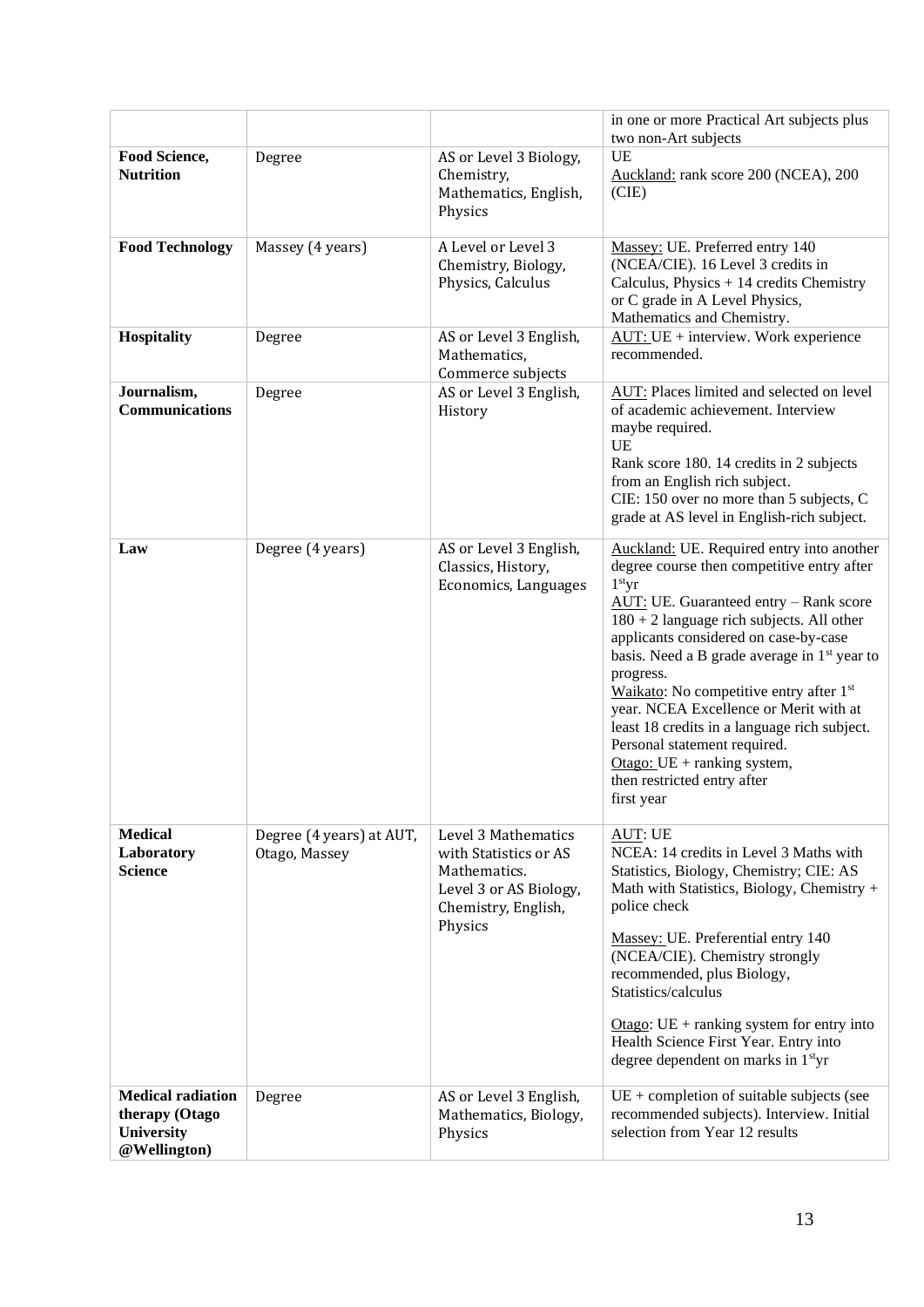| <b>Medicine</b>                     | Degree (6 years); entry<br>after 1st year                | AS or Level 3 Biology,<br>Chemistry, Physics,<br>Mathematics, English                                                            | Auckland: UE. Intermediate year of either<br>BSc (BioMedSci) or BHSc. Entry into<br>medicine dependent on 1 <sup>st</sup> year marks,<br>$UCAT +$ interview.<br>NCEA: rank score of 250<br>CIE: BHSc requires rank score of 300<br>BSc (BioMedSci): rank score of 280<br>$(NCEA)$ or $310(CIE)$<br>Otago: $UE + ranking$ system into Health<br>Sciences First Year. Entry into Medicine<br>dependent on $1styr$ marks + UCAT. |
|-------------------------------------|----------------------------------------------------------|----------------------------------------------------------------------------------------------------------------------------------|-------------------------------------------------------------------------------------------------------------------------------------------------------------------------------------------------------------------------------------------------------------------------------------------------------------------------------------------------------------------------------------------------------------------------------|
| <b>Nursing</b>                      | Degree                                                   | As or Level 3 Biology,<br>Chemistry, Physics,<br>Mathematics and<br>English                                                      | Students will be selected based on their<br>rank score and one of Biology, Chemistry<br>or Physics at NCEA Level 3 or equivalent.<br>Cambridge International students will be<br>selected based on their rank score, and one<br>of Biology, Chemistry or Physics at full A<br>Level.                                                                                                                                          |
| <b>Music</b>                        | Degree                                                   | Music<br>Grade 5 theory<br>recommended                                                                                           | $UE +$ audition for performance majors.<br>Statement of musical background and<br>experience.<br><b>Auckland:</b> rank scores for Composition<br>and History/Literature of Music are 150<br>(NCEA) and 150 (CIE).                                                                                                                                                                                                             |
| Optometry                           | Degree (5 years)                                         | AS or Level 3<br>Chemistry, Biology,<br>Physics, Mathematics                                                                     | $Auckland: UE + limited entry into BSc$<br>(Biomed Sci) with rank score of<br>280(NCEA) or 310 (CIE), then<br>competitive entry into optometry after<br>1 <sup>st</sup> yr.                                                                                                                                                                                                                                                   |
| <b>Pharmacy</b>                     | Degree $(4 \text{ years} + 1 \text{ yr})$<br>internship) | AS or Level 3 Biology,<br>Chemistry, Physics,<br>Mathematics, English<br>Full A levels in Biology<br>and Chemistry<br>preferred. | Auckland: UE. Intermediate year of either<br>BSc (BioMedSci) or BHSc. Both limited<br>entry into 1st year.<br>NCEA: rank score of 250<br>CIE: BHSc requires rank score of 300<br>BSc (BioMedSci): rank score of 280<br>$(NCEA)$ or $310(CIE)$<br>Otago: $UE + ranking$ system for entry into<br>Health Sciences first yr (HSFY). Entry<br>into degree dependent on marks in HSFY.                                             |
| <b>Physical</b><br><b>Education</b> | Degree (4 years) Otago                                   | Biology, English,<br>Academic PE highly<br>recommended.                                                                          | Otago: $UE + ranking$ system initial<br>selection from Year 12 results                                                                                                                                                                                                                                                                                                                                                        |
| Physiotherapy                       | Degree (4 years)                                         | AS or Level 3 Biology,<br>Chemistry, Physics,<br>English, Mathematics                                                            | AUT: First semester BHsc and then upon<br>application<br>Otago: $UE + ranking$ system for entry into<br>Health sciences first year. Entry into<br>degree dependent on marks in HSFY.                                                                                                                                                                                                                                          |